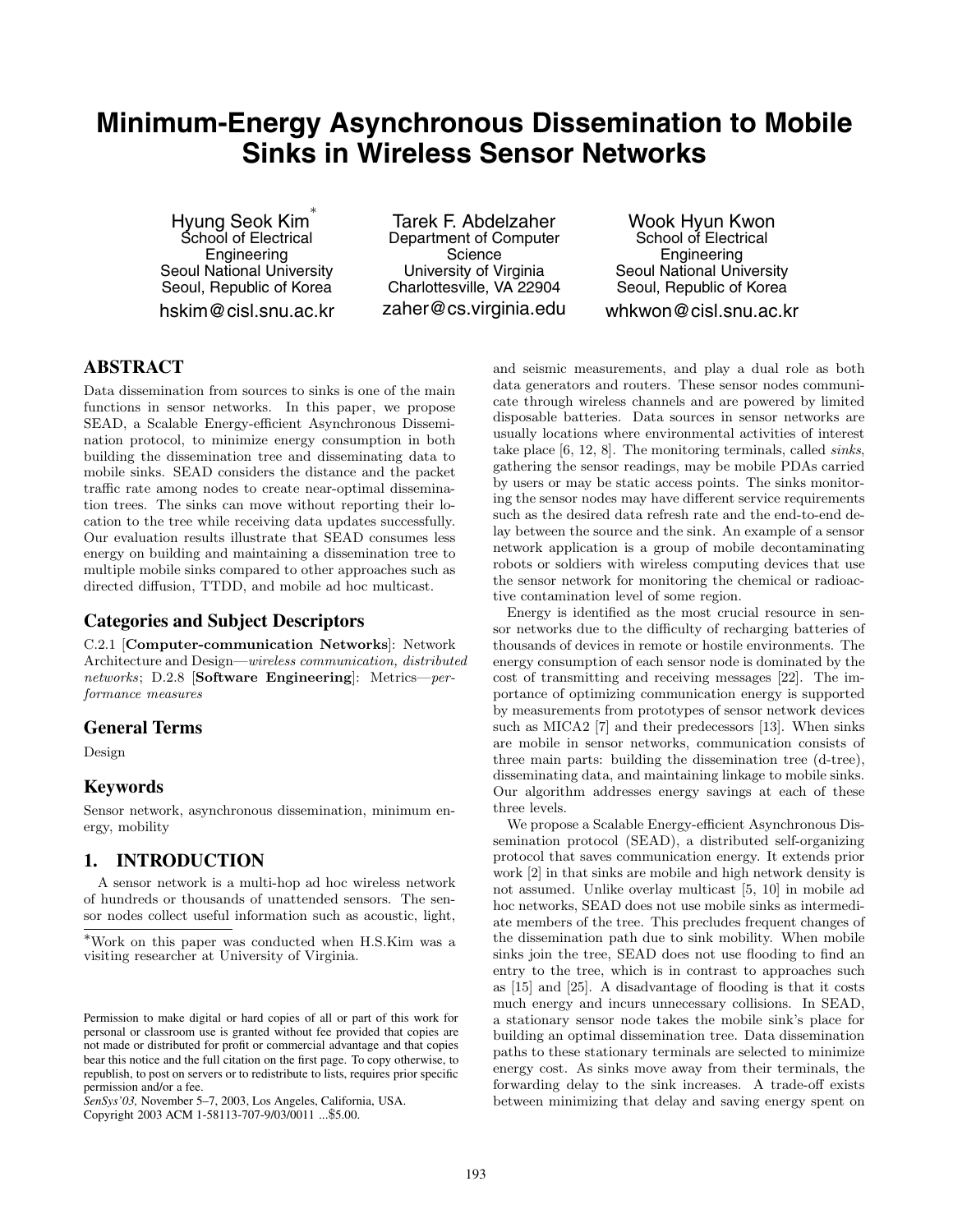reconfiguring the tree. In this paper, we show that it is possible to achieve considerable savings in power consumption expended on communication to mobile sinks at the expense of a moderate increase in path delay. Exploration of this trade-off is the main principle that underlies the design of our protocol.

The remainder of this paper is organized as follows. Section 2 presents the assumptions and basic service model. Sections 3 and 4 describe the SEAD protocols to construct and maintain the d-tree for mobile sinks and minimize energy consumption. A comparative performance evaluation using simulation is presented in Section 5. Section 6 reviews related work. The paper concludes with Section 7.

## **2. ASSUMPTIONS AND BASIC MODEL**

This section presents the basic model of the sensor network which SEAD targets, where multiple *mobile* sinks receive sensor readings from the source at varying rates. The network model for SEAD makes the following basic assumptions:

• Each sensor node is assumed to be aware of its own geographic location. The network can use location services such as [4] and [1] to estimate the locations of the individual nodes. The location estimation does not require GPS at every node.

• After having been deployed, sensor nodes remain stationary at their initial locations.

The sensor nodes are homogeneous and wireless channels are bidirectional. Each sensor node has a constrained battery energy.

• Sensor nodes communicate with sinks by delivering data across *multiple* hops. That is to say, sources and sinks are typically much further apart than a single radio radius.

#### **2.1 Overview of the Algorithm**

One source generates the sensory update traffic possibly on behalf of a group of local sensors. The update traffic is time-varying, depending on the volatility of the environment and the type of sensors involved. An environment that changes frequently will generate more update traffic than a quiescent environment. The average update rate of the source is denoted by  $U$ . The data updates are disseminated along a tree to the mobile sinks in an asynchronous manner. Each branch of the tree may have its own update rate depending on the desired refresh rate of the downstream observers. To detect failures or packet loss in the sensor network, a minimum update rate  $U_m$  is enforced. If a source has no new sensor readings, it disseminates *idle* messages along the tree at rate  $U_m$ . If a node in the tree receives no messages including *idle* messages from the source for a period longer than  $1/U_m$ , the node contacts its parent. If its parent has failed and gives no response, the node asks for a new parent by sending an error message to the source of the d-tree.

When a mobile sink wants to join the d-tree, it selects one of its neighboring sensor nodes to send a join query to the source of the tree. The selected sensor node is called the sink's *access node*. The access node is used to represent the moving sink when the optimal d-tree is built. Static access nodes amortize the overhead in the presence of mobility. Access nodes keep track of the current position of the corresponding mobile nodes. The tree delivers data to the fixed access node. In turn, the access node delivers the



Figure 1: An example of the SEAD tree model in the sensor network.

data to the sink without exporting the sink's location information to the rest of the tree. The tree is updated only when the access node changes (as opposed to every time some node moves). As the sink moves, no new access node is chosen until the hop count between the access node and the sink exceeds a threshold. The value of this threshold allows trade-offs to be made between path delay and energy spent on reconstructing the tree.

The sensor network model consists of a set V of sensor nodes and a set B of sinks indexed by  $n = 1, 2, ..., N$  and  $m = 1, 2, ..., M$ , respectively. Let  $A = \{A_1, A_2, ..., A_M\} \subset V$ be the set of M *access nodes* for mobile sinks  $B = \{B_1, B_2,$  $..., B<sub>M</sub>$  which request data from the source at refresh rates  $R = \{R_1, R_2, ..., R_M\}$ . Source data is replicated at selected nodes between the source and sinks. We define a replica as a sensor node that stores a copy of the source data. The replica temporarily stores the latest data incoming from the source and asynchronously disseminates it to others along the tree. The replica needs only a very small amount of memory enough for a single data record. Replicas are members of the d-tree. The set of sources, the set of access nodes, and the set of replicas are included in the set  $V$ . An example of a d-tree using SEAD is shown in Figure 1.

The SEAD algorithm constructs and updates the d-tree dynamically. It is essentially composed of two main functions; one to add a node to the tree and one to remove a node from the tree. SEAD focuses on dissemination in which a source sends its data to multiple sinks. Dissemination has the source as the root of the d-tree as in multicast trees. If multiple sources are present in the sensor network, multiple dissemination trees will be constructed separately. There is limited room for optimization because data coming from different sources to the same receiver are in general different and cannot be aggregated without making the scheme application specific. A limited amount of application-independent data aggregation is possible and is addressed in a separate publication [11]. In this paper, we therefore do not consider such cross-tree optimizations further. In [11] the authors quantify the power savings achievable due to aggregation.

Suppose that sensor nodes  $a, b \in V$  communicate with each other by delivering data across multiple hops. Let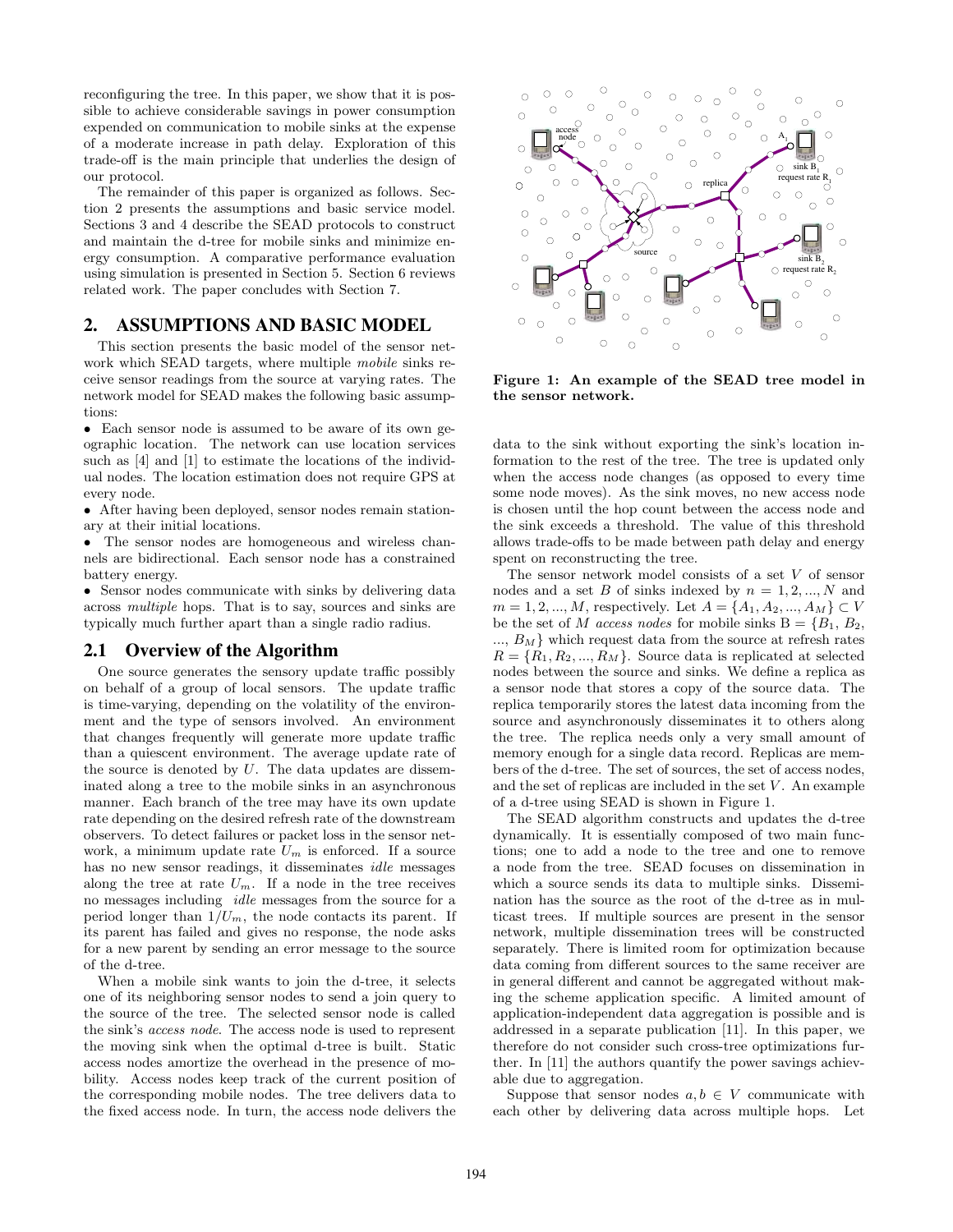$d(a, b)$  denote the distance between nodes a and b, and let  $h(a, b)$  be the hop count between them. Nodes do not have global knowledge of the number of intermediate hops and hop lengths. However, when sensor nodes are uniformly distributed in the field, the hop count is closely related to the geographic distance. Our tree construction algorithm therefore uses geographic distance to estimate the hop count. We also use the geographic distance  $d(a, b)$  for defining the energy cost, as the energy is proportional to the number of single hop broadcasts needed to propagate a message along the path. The energy consumed for communication between nodes a and b is also proportional to the packet length and packet sending rate between these two nodes. The packet length in our underlying platform is fixed. Therefore, the energy cost for multi-hop data transfer from a to b is proportional to the distance  $d(a, b)$  between the two nodes multiplied by the packet sending rate  $P_{ab}$ :

$$
Energy\ cost(a, b) \propto d(a, b) P_{ab}.\tag{1}
$$

# **3. D-TREE CONSTRUCTION**

When constructing the d-tree, SEAD attempts to construct a minimum-cost weighted Steiner tree. This is distinguished from the more commonly used minimum spanning tree problem in that it is permitted to construct or select replicas at intermediate points (other than the source and sinks) to reduce the cost of the tree. Members of the tree interact with each other to deliver content to the sinks. Each node on the d-tree rooted at the source maintains a pointer to its parent as well as to each of its children. SEAD is an overlay network that sits on top of location-based routing protocols such as simple geographical forwarding (GF). Communication between nodes follows the underlying routing protocol. SEAD locates intermediate destinations for the packets, or replicas.

The SEAD protocol consists of four phases: *subscription query*, *gate replica search*, *replica placement*, and *d-tree management*. At the subscription query phase, a sink directs a join query to the source via its access node. At the gate replica search phase, a gate replica is determined, which serves as the grafting point (on the existing tree) from which a branch to the new access point is extended. The replica placement phase locally readjusts the tree in the neighborhood of the gate replica to further reduce communication energy. The constructed tree is managed to accommodate mobile sinks or defective regions such as a group of congested or failed nodes. The following sections describe details of each of the first three phases. The d-tree management is presented in Section 4.

#### **3.1 Subscription Query**

After being deployed, each static sensor node finds out its neighbors. Two nodes are said to be neighbors if they can communicate directly (i.e., within a single hop). If a node receives no response from a previously recorded neighbor, the node removes it from its neighbor table. Mobile sinks beacon periodically to determine their neighbors.

A mobile sink  $B_i$  selects the nearest of its adjacent nodes as the access node  $A_i$  right before the sink  $B_i$  sends a *join* query to a source via the access node. The access node directly sends the join query to the source via the underlying routing protocol. The access node is a stationary sensor node, which represents the mobile sink when constructing the d-tree. The join query message contains the location of the access node  $A_i$  and the sink's desired update rate  $R_i$ .

## **3.2 Gate Replica Search**

When extending a d-tree, the resulting performance depends mostly upon the replica chosen to feed the new access node in the current d-tree (i.e., upon the choice of the gate replica). Most multicast models [6, 5] in wireless ad hoc networks exploit *flooding* in order to find a current tree member close to the sink. Those models are not cost-efficient because flooding consumes much energy and causes unnecessary collisions. Also, when the desired refresh rates of the sinks are varied, the geographically closest node is not always the best choice for feeding the sink. Both proximity and desired sink refresh rate must be considered in connecting the new access node to the d-tree. A gate replica should be chosen which offers the least cost increase after it is connected to the access node. We propose a search algorithm to find the gate replica effectively.

In our algorithm, each node n in the tree has a set  $C(n)$  of children. It maintains a downstream rate  $Q_c^n$  for each child  $c \in C(n)$ . The node *n* should send data to each child *c* at rate  $Q_c^n$ , which is the maximum among the refresh rates requested by the sinks served from the downstream branches. The algorithm starts when a source receives a query indicating a sink's desired refresh rate,  $R_i$ .

Each level of replica  $r$ , including the source receiving that message, runs a recursive search as follows. If the node has a parent and the downstream rate  $Q_r^{p(r)}$  of the node r's parent  $p(r)$  is lower than the desired update rate  $R_i$ , it is changed to  $R_i$ . Let  $E_r$  denote the set of r's ancestors. When a replica r is connected to the access node  $A_i$ , the additional cost,  $K(r)$ , of connecting the access point to r is calculated as

$$
K(r) = R_i d(r, A_i) + \sum_{m \in E_r} ||R_i - Q_m^{p(m)}|| d(p(m), m) \quad (2)
$$

where

$$
||z|| = \begin{cases} z, & if \ z \ge 0 \\ 0, & if \ z < 0 \end{cases}
$$
 (3)

and  $p(m)$  is the replica m's parent. This cost can be calculated recursively. Consider the incremental cost,  $K(r)$  –  $K(c)$  where r is c's parent, i.e.,  $r = p(c)$ . This cost is calculated as follows:

$$
K(r) - K(c) =
$$
\n
$$
R_i d(r, A_i) + \sum_{m \in E_r} ||R_i - Q_m^{p(m)}||d(p(m), m)
$$
\n
$$
-R_i d(c, A_i) - \sum_{m \in E_c} ||R_i - Q_m^{p(m)}||d(p(m), m)
$$
\n
$$
= R_i d(r, A_i) - R_i d(c, A_i) - ||R_i - Q_c^{p(c)}||d(p(c), c)
$$
\n
$$
= R_i d(r, A_i) - R_i d(c, A_i) - ||R_i - Q_c^{p(c)}||d(r, c)
$$
\n(4)

which relates the cost at node  $r$  to that at its child  $c$ . If the request rate  $R_i$  is not larger than the downstream rate  $Q_c^r$  of the child, the second term in (4) is zero. The node r calculates  $K(r) - K(c)$  for each of its children c. If all the results for  $K(r)$  are less than zero, that is,  $K(r)$  is less than  $K(c)$  for all the children  $C(r)$ , this recursive forwarding terminates and the replica r becomes the gate replica. If not, it forwards the message to a child with the least overhead  $K(c)$ , in other words, the child that maximizes  $K(r) - K(c)$ .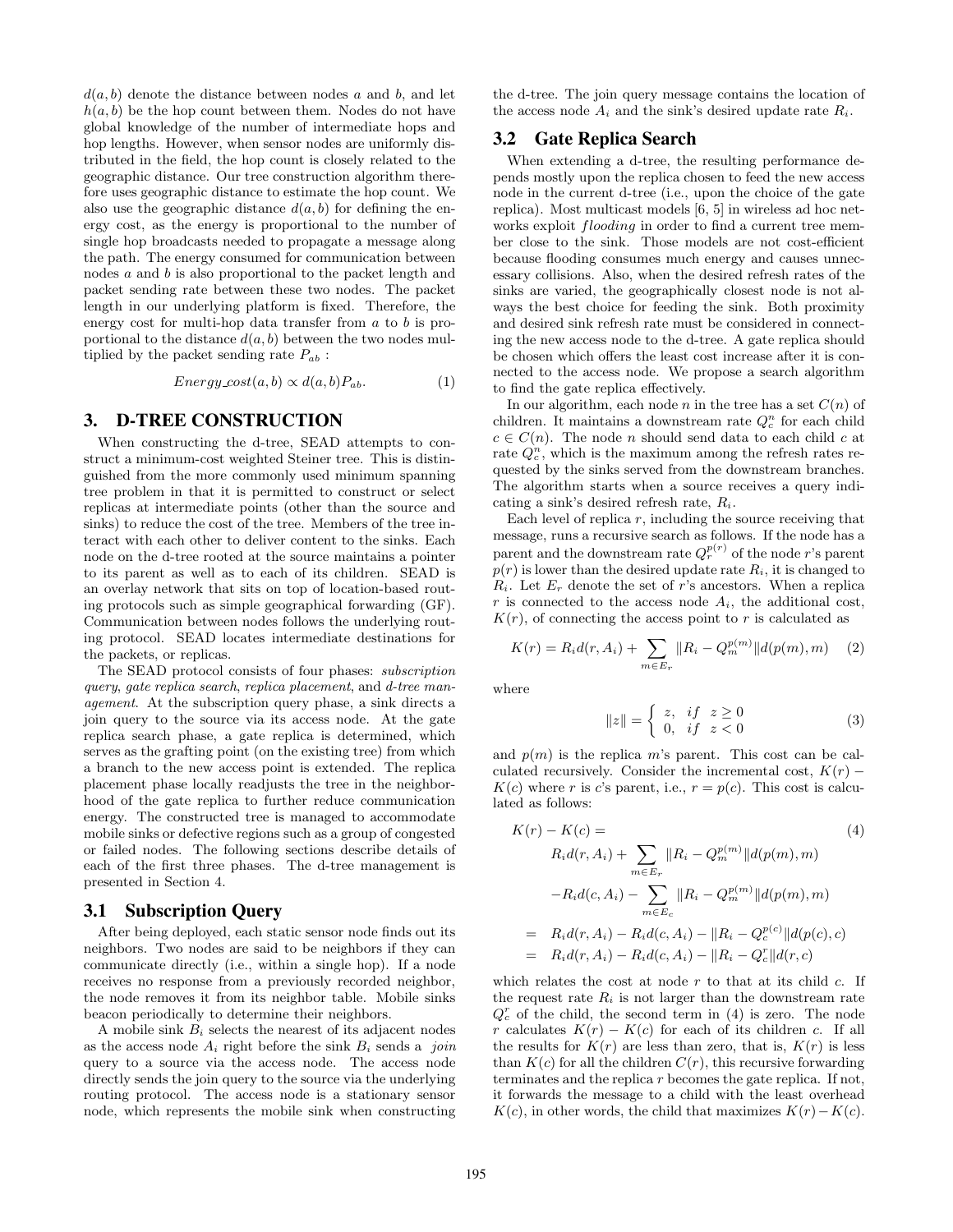If the message approaches a leaf node (another access node), the access node's parent is set to the gate replica. Because locations of the mobile sink and its access node are changed as time goes on, they cannot be used as the gate replica. The gate replica search algorithm is formalized as follows:

procedure GateReplicaSearch $(R_i, A_i)$ 

Compute (4) for each child with  $R_i$  and  $A_i$ .

if results of  $(4) < 0$  for all

children or all children are leaf nodes then

This node becomes the gate replica.

else

Forward *search* to the child with larger (4).

end

Observe that SEAD does not use hop count in the computation of path cost. Instead, it estimates cost based on physical distance. This approximation is used because costs of alternate paths are compared before messages are transmitted when searching for a gate replica. At that point in time, information regarding exact hop counts is not available.

## **3.3 Replica Placement**

The objective of the replica placement algorithm is to locally adjust the tree around the gate replica to produce an optimal d-tree from the source to the access node.



Figure 2: Connection in the non-replica mode.



#### Figure 3: Searching a new replica in the junction replica mode.

The gate replica always has at least one child. There are two ways to connect the access node to the gate replica. One is to connect it as a child of the gate replica. This option adds no replicas to the tree, and is called *non-replica mode*. The other is to create a child for the gate replica to feed the access node and some of the gate replica's original children. Let us call the new child replica a *junction replica* and this connection option the *junction mode*. Which of

the two options is better depends upon node locations and rate limitations. The replica placement phase compares the non-replica mode cost  $U_{non-replica}$  to a junction replica mode cost  $U_{jreplica}$  and selects the better option so that the access node joins the tree in a way that minimizes the energy cost. If a junction replica that minimizes the cost exists, the gate replica connects one of its children and the access node to it. Otherwise, the gate replica makes the access node its child without a junction replica.

When the source has at least one child, the gate replica g calculates the cost of the non-replica mode  $U_{non\; replica}(c)$ for each child  $c \in C(g)$  as

$$
U_{non\; replica}(c) = d(g, A_i)R_i + d(g, c)Q_c^g \tag{5}
$$

which represents the energy cost when the gate replica  $q$  is parent of the access node  $A_i$  as shown in Figure 2. The energy cost equation (5) follows from the energy cost equation (1). The gate replica  $g$  finds the neighbor node  $n$  among its adjacent nodes within a singe hop range. Then it calculates the energy cost  $U_{ireplica}(c)$  for each child c as

$$
U_{jreplica}(c) =
$$
  
\n
$$
\min_{n \in W} \{d(g, n) \max(R_i, Q_c^g) + d(n, A_i)R_i + d(n, c)Q_c^g\}.
$$
\n(6)

where W is a set of neighbors. After getting both  $U_{nonreplica}(c)$ and  $U_{ireplica}(c)$ , the gate replica finds one of its children  $c \in C(g)$  to maximize

$$
U = U_{non-replica}(c) - U_{jreplica}(c)
$$
 (7)

If the maximum value of  $U$  is not positive, a junction replica is not created and the gate replica is connected directly to the access node. This mode is shown in Figure 2. Otherwise, the gate replica finds child  $c$  and neighbor  $n$  that maximizes U. The child c becomes the sibling of the access node  $A_i$ . A *jreplica search* message indicating node c is forwarded to the neighbor  $n$ . Upon receiving the message, node  $n$  repeats the aforementioned process relative to its neighbors and forwards the message recursively.

During the recursive forwarding, if no neighbor is found to make  $U_{ireplica}$  smaller, the current node becomes the new junction replica J. If dead ends are met, a control message is sent upstream to make the previous node become a junction replica. The replica  $J$  stores the downstream rate  $Q_c^J$  and the desired update rate  $R_i$  of the sink i. It registers the gate replica g as its parent and the access node  $A_i$  as its child. The gate replica g replaces the propagation rate  $Q_J^g$  with the result of  $\max\{R_i, Q_c^g\}$ . This junction replica mode is shown in Figure 3. The denser the sensor network is, the more chances there are that a better replica can be found. The replica placement algorithm is formalized as follows:

procedure ReplicaPlacement $(c, R_i, A_i)$ 

if this node is a gate replica then Compute  $U_{non-replica}$  from (5) for each child. Compute  $U_{ireplica}$  and n from (6) for each child. Find a child  $c$  to maximize  $U$  from  $(7)$ . else Compute  $n, U$  from  $(6)$  and  $(7)$  with given c. if  $U < 0$  then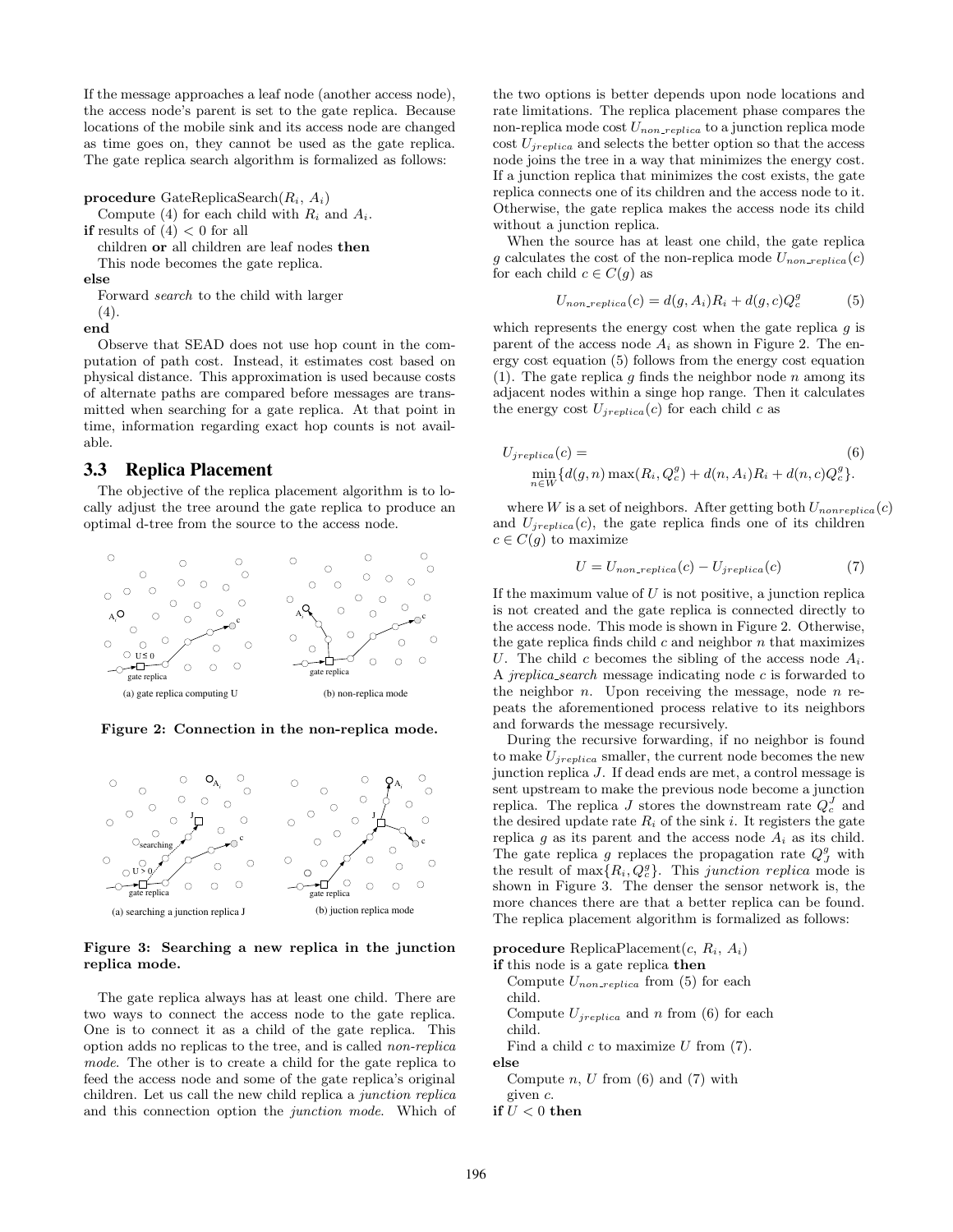This node becomes a junction replica or non-replica mode. else

Forward jreplica search message indicating c to the neighbor

 $n$ end

Observe that while asynchronous multicast for sensor networks has also been addressed in [2], the latter does not support mobility. Moreover, it solves a weighted Steiner tree problem in a continuous Euclidean space then attempts to map the resulting Steiner points onto locations of sensor nodes. It is implicitly assumed that a sensor can be found sufficiently close at any arbitrary point in the Euclidean space. This assumption becomes increasingly inaccurate when the network density is decreased. In contrast, the algorithm presented in this paper considers only existing sensors for possible replica locations. Hence, the protocol does not make inherent assumptions on network density and will work in the presence of voids or large gaps between sensor nodes.

# **4. D-TREE MANAGEMENT**

## **4.1 Sink Mobility**

The second part of the protocol lies in maintaining connectivity between mobile sinks and their access nodes. Figure 4 demonstrates this algorithm. As mentioned earlier, the sink selects one neighbor as its access node as shown in Figure  $4(a)$ . The sink renews the nearest node to communicate with its AR periodically. The access node is informed of the identity of the new nearest node using a *PathSetup* message as shown in Figure  $4(a-c)$ .

Two further cases are expected to occur during the sink's movement. The first case is collapsing the forwarding path as shown in Figure  $4(d)$ . When the sink migrates towards node D, where D is closer to an earlier node on the stored forwarding path (e.g., node A), the sink commands node D to set up the path with node A. Node D receives data from node C for a while to avoid losing data that has already been sent via the old path. If multiple nodes (e.g., node B and node C) are within a hop length from node D, the sink selects the one that appears earlier on the forwarding path (i.e., node B) for connection to node D.

The second case is to replace the existing access node with a new access node when the sink moves far enough away. End-to-end delay and hop count are considered for the new access node. The end-to-end delay  $D_i$  is defined as the delay it takes for data from the source S to arrive at the sink  $B_i$ . Delay  $D_i$  is calculated as

$$
D_i = h(S, B_i)\rho_t P + h(S, B_i)(\text{AQD})
$$
  
+ 
$$
\sum (\text{each hop distance})\rho_p
$$
 (8)

where  $P$  is the data packet length and AQD is the average queuing delay per hop. The first term of (8) is transmission delay and  $\rho_t(\text{sec}/\text{bytes})$  is a constant. The second term is round-trip propagation delay and  $\rho_p(\text{sec}/\text{km})$  is a constant. The propagation delay is negligible because the sensor field size will typically not be more than tens of kilometers and the transmission speed of the sensor network is low compared to the speed of light. Therefore, the delay  $D_i$  is proportional to the hop count between nodes in the tree.

$$
D_i \simeq h(S, B_i) P \rho_t + h(S, B_i) (\text{AQD}) \propto h(S, B_i). \tag{9}
$$

The hop count between the source and the access node is fixed unless a sensor node fails, but the hop count between the sink and its access node increases or decreases as the mobile sink moves. The algorithm decides whether or not to change the access node based on total hop count. Equivalently, if the hop count between the sink and its access node goes beyond a threshold  $H_i$ , it replaces its access node  $A_{old}$  with new one  $A_{new}$ . The sink selects  $A_{new}$  among its neighbors as shown in Figure 4(e). Before changing the access node, the sink executes a simple hello protocol and selects the new access node. The new access node joins the d-tree. Then, the sink sends *disconnect* to the old access node. When the old access node leaves the tree, it notifies its parent of the fact.

 $H_i$  offers a configurable trade-off between maximum delay and power consumption. In general, the cost of changing the access node is higher than the cost of forwarding the data a few additional hops. Hence, increasing  $H_i$  saves on tree reconstruction energy at the expense of increasing end-toend delay. Eventually, changing the access node provides a shorter path to the sink thereby minimizing long-term energy consumption. The amount of savings depends on the motion pattern. If the motion of the sink is radially away from the source, changing the access node may not curtail the path significantly. On the other hand, if the motion is circular around the source, changing the access node can save a lot.

When the access node location is changed, the replica placement phase runs again in order to try to reconstruct the dissemination tree. As an optimization, if distance between the new access node and the old gate replica increases by less than a threshold  $T_m$ , the new access node  $A_{new}$  is connected to the old gate replica with no further modifications to the tree. If threshold  $T_m$  is exceeded, the sink sends its new position to the source to find the new gate replica as described in Section 3. The optimization prevents the gate replica search from occurring too frequently.

#### **4.2 Leaving D-Tree**

A sink B<sup>i</sup> leaves the d-tree by sending a *leave* message to its access node. The access node  $A_i$  requests its parent to delete  $A_i$  from its list of children and stop forwarding data to it as shown in Figure 5(a). If a single child is left, the parent replica is removed and its parent takes over the child. This is shown in Figure 5(b). If more than one child are left, the location of the replica is adjusted using the replica placement protocol described earlier.

#### **4.3 System Lifetime**

When sinks are stationary, sensor nodes report data to sinks along the same path repeatedly. Therefore, members in the tree consume more energy than non-members, which may eventually cause network partitioning. To increase the system lifetime, energy consumption should not concentrate on some nodes to the exclusion of others. The SEAD model has mobile sinks. Thus the d-tree structure keeps altering gradually. If the mobility pattern is well-balanced in the field, the system lifetime may not be a critical problem. For a longer system lifetime, fanout of junction nodes can be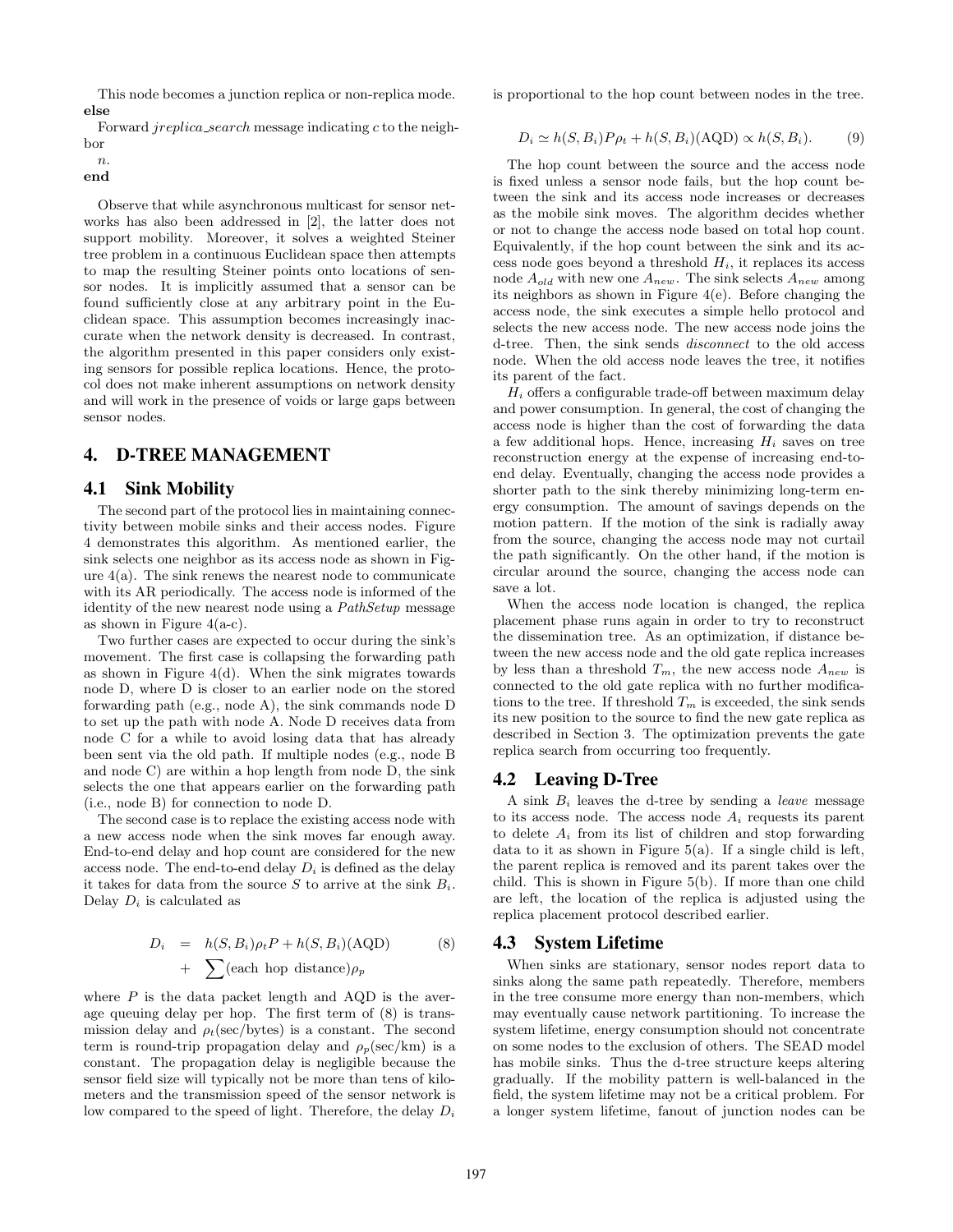

Figure 4: Construction of path from access node to mobile sink in the sensor network.

restricted. A replica has to transmit data to each child. Thus the replica that has more children may consume more energy. Suppose that the fanout of the node is restricted to three and a new sink's gate replica has three children. The gate replica will not select the non-replica mode. Instead, it will choose the junction replica mode for connection to the new sink, thereby not increasing its fanout. Failure of the source is another factor to consider in system lifetime. We assume that the source location generally contains multiple sensors. Thus, if the sending node at the source fails, it will be replaced by a nearby sensor node.



Figure 5: Readjusting replica considering sink mobility.

#### **4.4 Avoiding Defective Points or Areas**

Because SEAD builds an application-layer overlay network, sensor node failures are resolved by the underlying routing protocols. Advanced greedy forwarding such as GPSR, GEAR [26], SLURP, and LAR are available for the routing layer. When a single or a few nodes fail for some reason, the routing layer can make packets go around the void. However, some greedy routing protocols forward packets by geographic location, without consideration to possible voids. SEAD can overcome this problem by changing the topology of the tree. For example, if one replica cannot send data

to a current child, the replica assigns a reachable node to take over the communication thereby avoiding failed nodes or network voids.

# **4.5 Complexity and Resource Requirements**

The description of the SEAD protocol may at first appear to be too complex to implement on low-power motes. Sensor nodes usually have scanty resources. For example, MICA2 motes [7] are equipped with a 4 MHz microprocessor, 4 kB of data memory, and 128 kB of code space. In this subsection we argue that at its core, our algorithm does not impose severe resource requirements. First, since sinks are laptops or PDAs with much more resources (e.g., memory, energy, speed), the algorithm exploits them to maintain forwarding chains from gate replicas to sinks. To maintain the dissemination tree itself, each replica needs to store only its children, a single parent, and the downstream rates for children. The number of children is usually no more than three or four (a junction replica mode will be selected for more children creating new junction replicas as opposed to new branches). Therefore, no burden is incurred on memory space. The replica placement algorithm finds a path by forwarding one message recursively from parent to best child. This approach has a lower complexity compared to involving all children in the computation. Greedy forwarding makes each node maintain a neighbor list. If the network is so dense that the number of neighbors is too large, dominant neighbors for each direction can be selected to save memory space. Hence, during normal tree operation, the memory and processing overheads on individual motes are minimal, making this algorithm a viable candidate for practical implementation.

## **5. EVALUATION**

We evaluated SEAD using extensive simulation on NS-2. We use the specification of MICA2 [7], a popular sensor node prototype, to make the simulation adhere to the real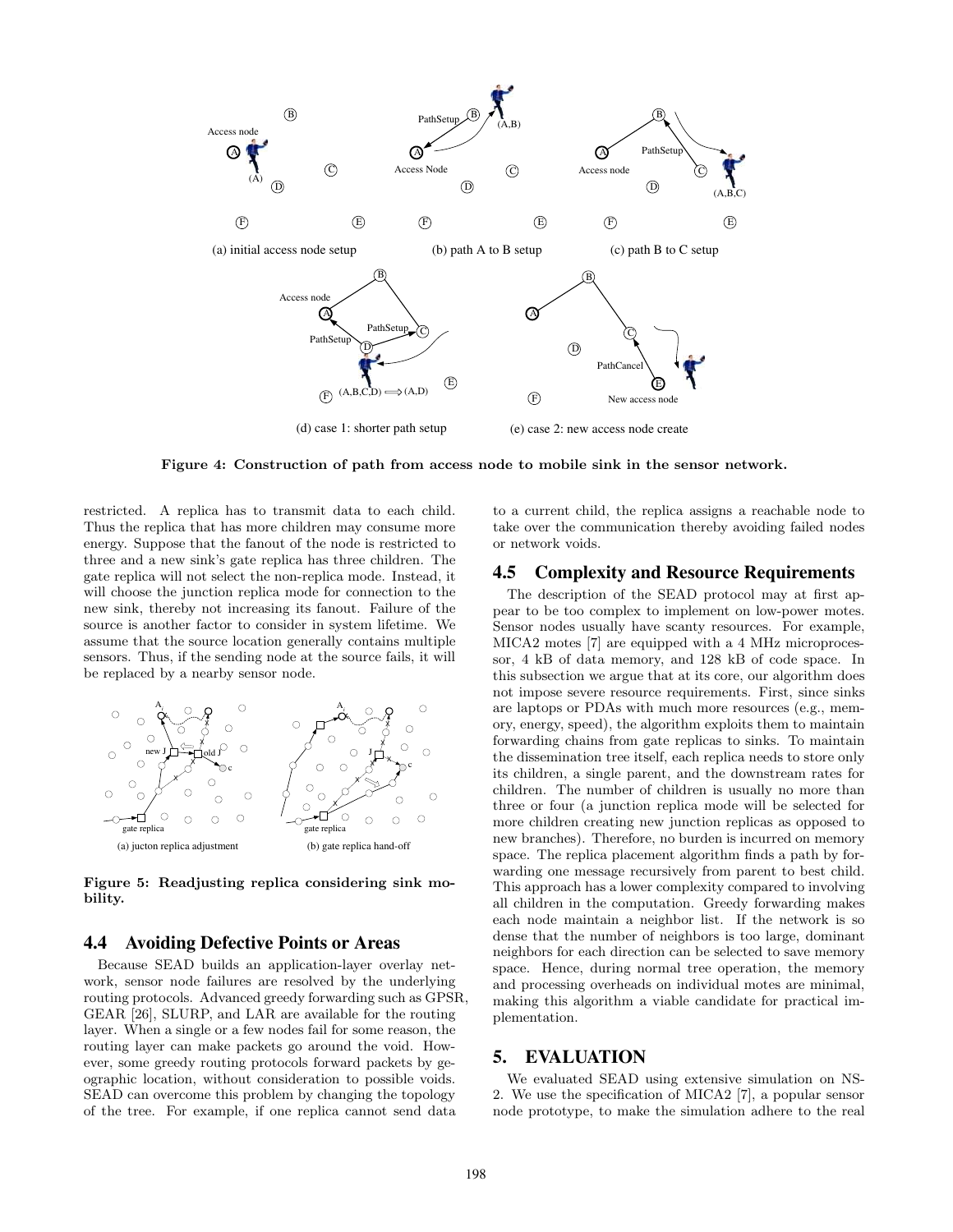hardware parameters of sensor networks. A MICA2 mote is a wireless device that runs TinyOS; a small, open source, operating system developed by UC Berkeley for sensor networks. Its current sensor options include light, temperature, magnetic, acoustic, and barometric pressure. Power is supplied via disposable AA batteries. Our simulation follows the power consumption model of the MICA2 motes that requires about 0.080W for transmitting and about 0.025W for receiving. The transceiver in the simulation has a  $250m$ radio range at 433 MHz, which is the case with the radio transceiver of a MICA2 mote.

The SEAD algorithm and several pre-existing protocols are simulated using the NS-2.26 simulator (http: //www.isi. edu/nsnam). Our goal in simulating SEAD is to test how well it actually conserves energy. The sensor network in our simulation consists of  $(300 \le N \le 500)$  sensor nodes in a  $2000m \times 2000m$  grid or 3-5 nodes per  $200m \times 200m$ . We use the two-ray ground model as the radio propagation model and an omni-directional antenna having unity gain in the simulation. Each query packet is 36 bytes long and the data packet has 64 bytes to facilitate comparisons with other protocols. The default number of sinks is 8. Three different sources generate different data at an average interval of 6 seconds. The sinks send queries to the sources one after another to join their trees. The desired update rates are generated at random. The energy consumption is measured in terms of Joules per node. The default mobile sink speed is set to 10 m/sec (i.e., the fastest human speed).

Estimating positions of nodes occurs at initialization. It is not uncommon to assume in sensor networks that nodes know their location because such knowledge is needed for common sensor network applications such as tracking. Hence, the overhead of acquiring location knowledge would be incurred anyway (for application-related reasons) and is not introduced by our protocol. Once location estimates are acquired, no further cost is incurred. The simulation uses greedy forwarding as a routing protocol, based on the estimated positions of nodes. It is appropriate for the sensor network and has been used in other work [21, 25]. It makes a greedy decision to forward a packet to a neighbor if it has the shortest geographic distance to the destination among all neighbors and is closer to the destination than the forwarding node. If a node cannot find such a neighbor, it uses local flooding to find a next hop with a route to the destination.

To evaluate the performance of SEAD, we compare it to Directed Diffusion (DD) [15]. We also compare SEAD to TTDD [25] for sensor networks, as well as a multicast protocol, ADMR [16], for mobile ad hoc networks. DD code can be obtained from the NS-2 package and others are taken from a related web site (http://irl.cs.ucla.edu /GRAB), and the Monarch project (http://www.monarch. cs.rice.edu/ multicast extensions.html), respectively. Section 6 related work describes these protocols.

We use two main metrics to evaluate the performance of SEAD; namely, energy consumption per node, and average end-to-end delay. Energy consumption includes that of tree construction, data dissemination, and the sink mobility management. Our main concern is how well the dissemination tree is built for energy saving by considering the length of paths and data-disseminating rates. We therefore mainly focus on energy consumption for data dissemination and sink mobility management. Delivering a query to the



Figure 6: Energy dissipated for data packets versus the source rate normalized by the desired update rate.



Figure 7: Energy consumed for control packets versus the source rate normalized by the desired update rate.

source and the tree construction are conducted for the initial short period.

The average end-to-end delay is measured by averaging delay from the source to all sinks. Residual energy distribution and delivery success ratio are also investigated. Residual energy distribution indicates the percentage of nodes with the same residual energy levels, and is a measure of fairness in energy consumption and system lifetime. The success ratio is the ratio of the number of successfully delivered data messages to the number of the data messages that should have been delivered according the sinks' refresh rates. Sink mobility follows a random waypoint model [9].

#### **5.1 Asynchronous Dissemination**

First, we evaluate the performance of asynchronous dissemination. The sensor field is set to 400 sensor nodes in a  $2000m \times 2000m$  area, and the number of sinks is set to 10. In this experiment, sinks do not move to exclude the effect of sink mobility thereby picking out the performance of asynchronous dissemination. We vary the source update rate normalized by the desired average refresh rate of sinks. The desired average refresh rate is set to 6. The source update rate is varied from 3 to 12.

Figure 6 shows the graph of the energy consumption for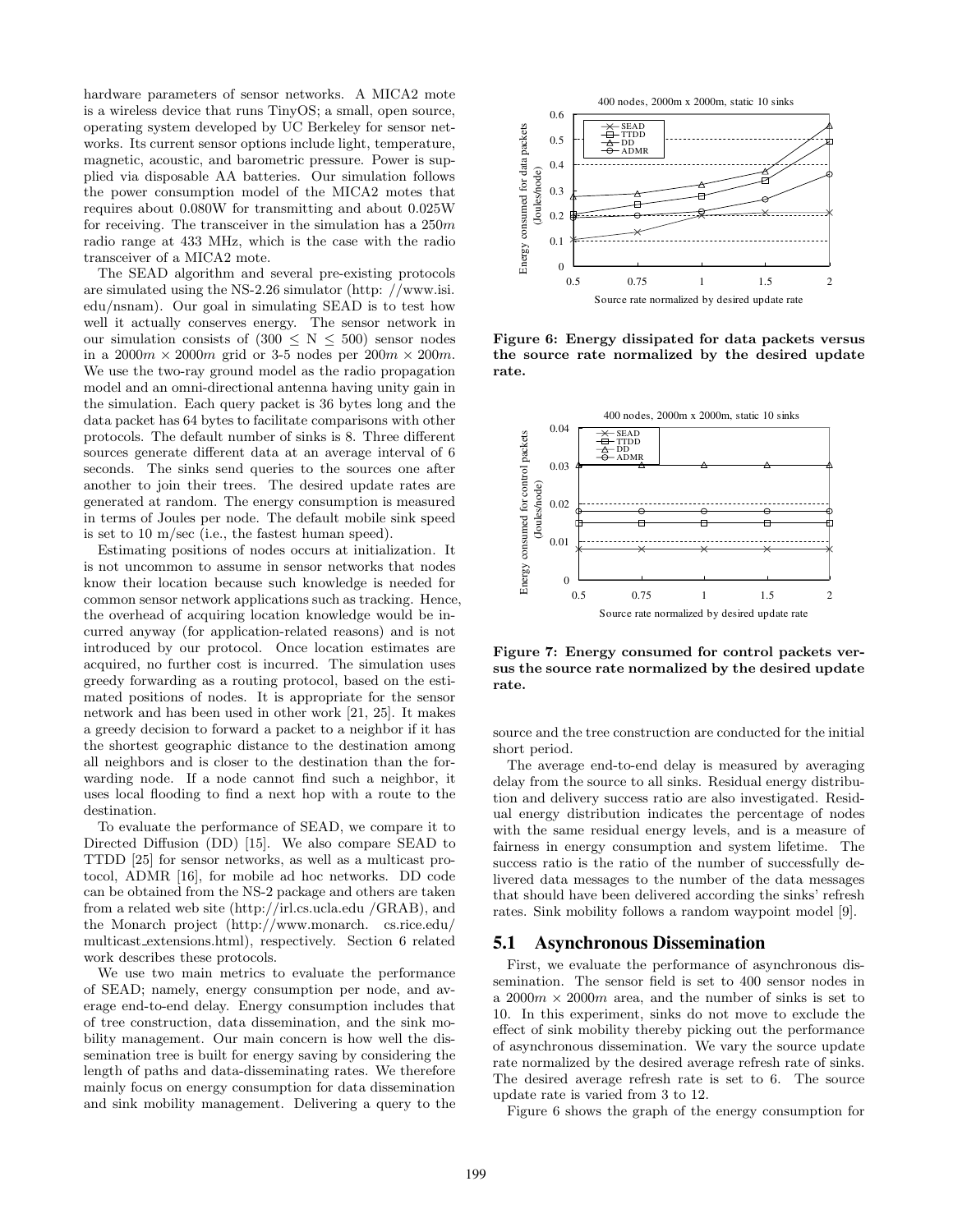

Figure 8: Average delay versus the source rate normalized by the desired update rate.

data packets. It is observed that SEAD consumes less energy per node than DD, TTDD, and ADMR. When the source rate exceeds the requested refresh rate, the energy consumption of SEAD stops increasing because asynchronous dissemination caps the propagated update rate by the desired refresh rate of the receivers. Choosing the appropriate gate replica and placing the junction replica at the optimal position make the data-disseminating paths shortest in SEAD. We pick out energy consumption for control packets such as query or flooding. This also makes us discern energy consumed for data packets. Protocols other than SEAD consume more energy when sinks join the tree because of flooding or grid construction. DD uses query (control packets) flooding over the whole network and sends data packets through multiple paths until it finds the best path. SEAD finds the gate replica without searching the whole network or the whole tree thereby reducing the energy overhead of control packets. Figure 7 illustrates the fraction of total energy consumed by the control packets. When compared to data packets, the energy consumption for control packets is so small that it occupies little fraction of the total energy consumption in this simulation.

Figure 8 shows the average end-to-end delay at different source rates normalized by desired update rates. DD has the shortest delay because it finds unicast paths between a source and each sink without considering multicast. TTDD uses a grid structure, so its dissemination path tends to be longer than other protocols. SEAD makes junction replicas to save energy and does not use sinks as gate replicas. Thus its delay is comparable to that of TTDD. Comparing Figure 6 and Figure 8, we can appreciate the trade-off between energy and delay offered by SEAD. Our protocol is mainly concerned with saving energy to increase lifetime. We therefore deem the slight increase in message communication delay acceptable. The above energy-delay trade-off is more clearly manifested in the case of mobile sinks presented next.

#### **5.2 Sink Mobility**

SEAD is designed for mobile sinks. In this section, we evaluate the impact of sink mobility on the performance of SEAD. The sensor field has 400 sensor nodes as before. Both the average refresh rate and the average source update rate are set to 6. The hop count threshold,  $H_i$ , is set to two



Figure 9: Energy consumption for the number of sinks.



Figure 10: Energy consumption with different sink speeds.

hops. If a sink is more than two hops away from its access node, it replaces its access node with a new one. That prevents sink mobility from increasing the delay beyond a given value. Figure 9 shows energy consumption as the number of sinks is varied, when all sinks move at an average speed of 10 m/sec. In this figure, SEAD demonstrates better energy consumption than the other protocols because of better energy efficiency at each stage. The dissemination path is based on a Steiner tree to minimize the energy cost. Mobility is handled efficiently without excessive tree restructuring. In contrast, in DD, the new location of the mobile sink is propagated throughout the sensor field in order for all sensor nodes to get the sink's location. TTDD rebuilds a new multi-hop path between the sink and the grid. SEAD merely appends a new hop to the existing path thus minimizing perturbations and increasing energy savings as shown in Figure 9.

In order to examine the impact of sink speed, average energy consumption and success ratio are measured for different sink speeds (5 to 30 m/sec) in a sensor network consisting of 8 mobile sinks and 400 sensor nodes. Figure 10 plots the energy consumption as the sinks' speed changes. Observe that SEAD has the best performance at both low and high speeds of sinks.

Figure 11 is a graph showing the distribution of remaining energy for each protocol. Eight sinks are moving at a speed of 10m/sec. The d-tree is dynamically rebuilt when-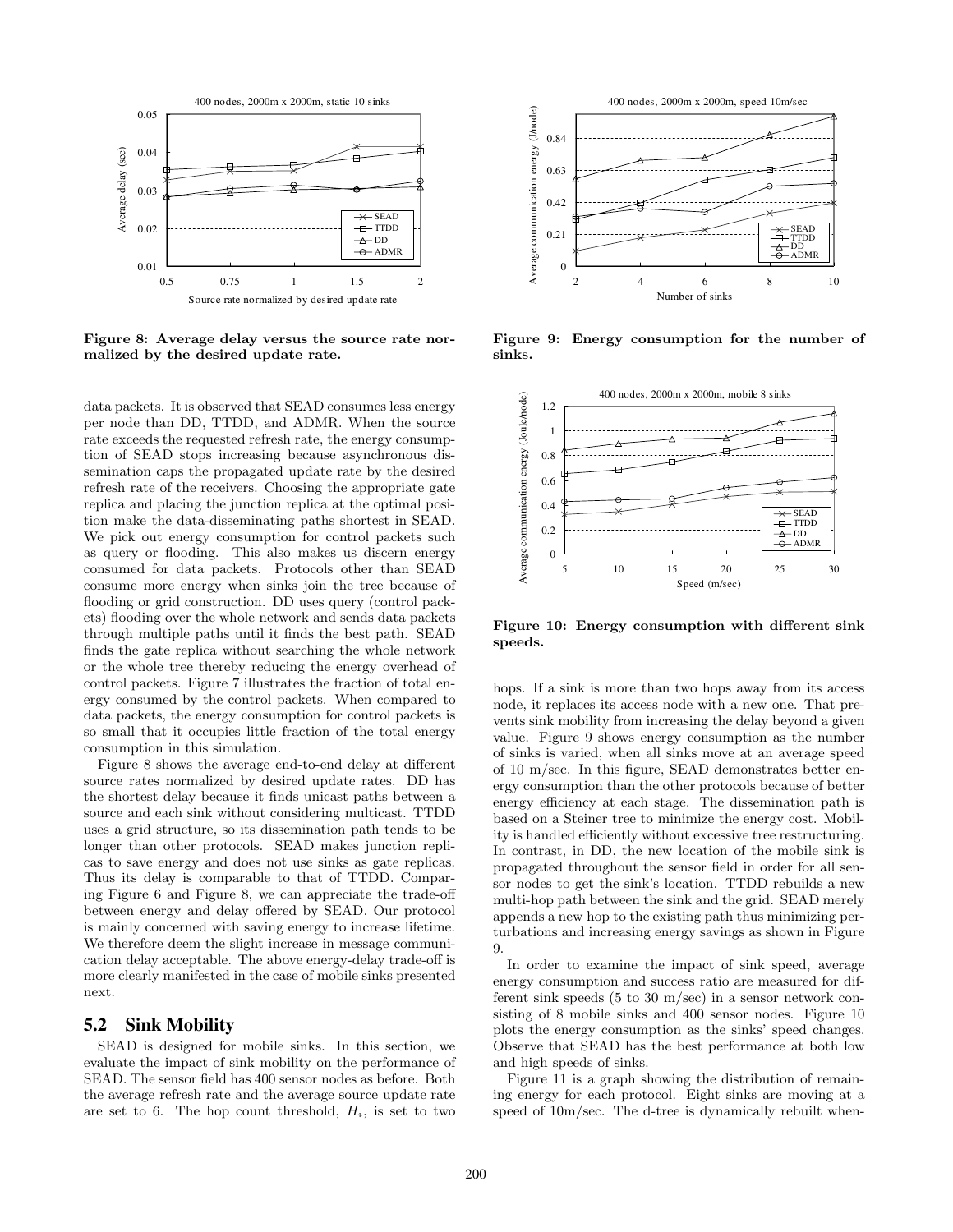

Figure 11: Remaining energy distribution of the sensor nodes.



Figure 12: Success ratio of mobile sinks.



Figure 13: Energy per node with different sensor node density.

ever necessary. Because sinks move within the simulated field, energy consumption does not concentrate on several nodes. DD, which uses flooding to reconnect mobile sinks to the tree spends more energy, but the distribution of remaining energy has a very small variance indicating that energy consumption is fair over the whole network. As shown in Figure 11, the remaining energy with DD is distributed within a narrow band between 17%-21%. In the presence of mobility, TTDD and SEAD have advantages over DD. TTDD intrinsically has longer dissemination paths but hot areas are possible, unlike DD, due to local flooding. Although SEAD is saving more energy per node, it does not distribute energy consumption fairly. The distribution of remaining energy with SEAD is a little broader than with DD. However, the graph implies that SEAD's energy savings have a good influence on the lifetime of the sensor network.

Figure 12 shows the success ratio in packet delivery as the sinks' speed changes. The success ratio always remains beyond 0.9, up to a speed of 30 m/sec. This indicates that SEAD disseminates most of the data successfully even to high-speed sinks. This is because a new path is made on the basis of the current path and because the sinks do not participate in the tree as intermediate members.

#### **5.3 Impact of the Node Density**

We evaluate the impact of node density on the SEAD protocol. It is an explicit goal that the protocol perform equally well regardless of the node density. The node density may vary according to the application and cost. In this experiment, the number of sensor nodes is varied from 300 to 500. Eight sinks move at 10 m/sec. Both the average sink refresh rate and the average source update rate are set to 6. Figure 13 shows the energy consumption per node at different sensor node densities. Figure 14 shows the endto-end delay. The node density has little influence on the energy per node in SEAD although more neighbors overhear data from a sender at high density. This is because there are more chances that better energy cost paths can be found in a higher density network. SEAD shows the best performance in energy consumption for all density values.

As shown in Figure 14, DD has a shorter delay. TTDD has a slightly longer delay and more energy consumption due to the restriction that paths be aligned with a grid. ADMR exhibits poor performance in the mobile sink case compared to the stationary sink case because it uses sinks as intermediate members in the tree. In SEAD, the delay decreases as density grows due to greedy forwarding which then finds better routes to the destination.

#### **5.4 End-to-end Delay of SEAD**

In the following experiment, we investigate the average end-to-end delay as a function of the number of mobile sinks and their speed. The number of sensor nodes is 400. Both the average refresh rate and the average source update rate are set to 6. The first experiment is to measure the end-toend delay for the different number of sinks when the sinks move at a speed of 10 m/sec. Figure 15 shows that the end-to-end delay increases as the number of sinks increases. This effect is the result of increasing the depth of the d-tree. The slope of the curve decreases with the number of sinks since there are more chances that a new sink can exploit an existing path.

The second experiment is to measure the end-to-end de-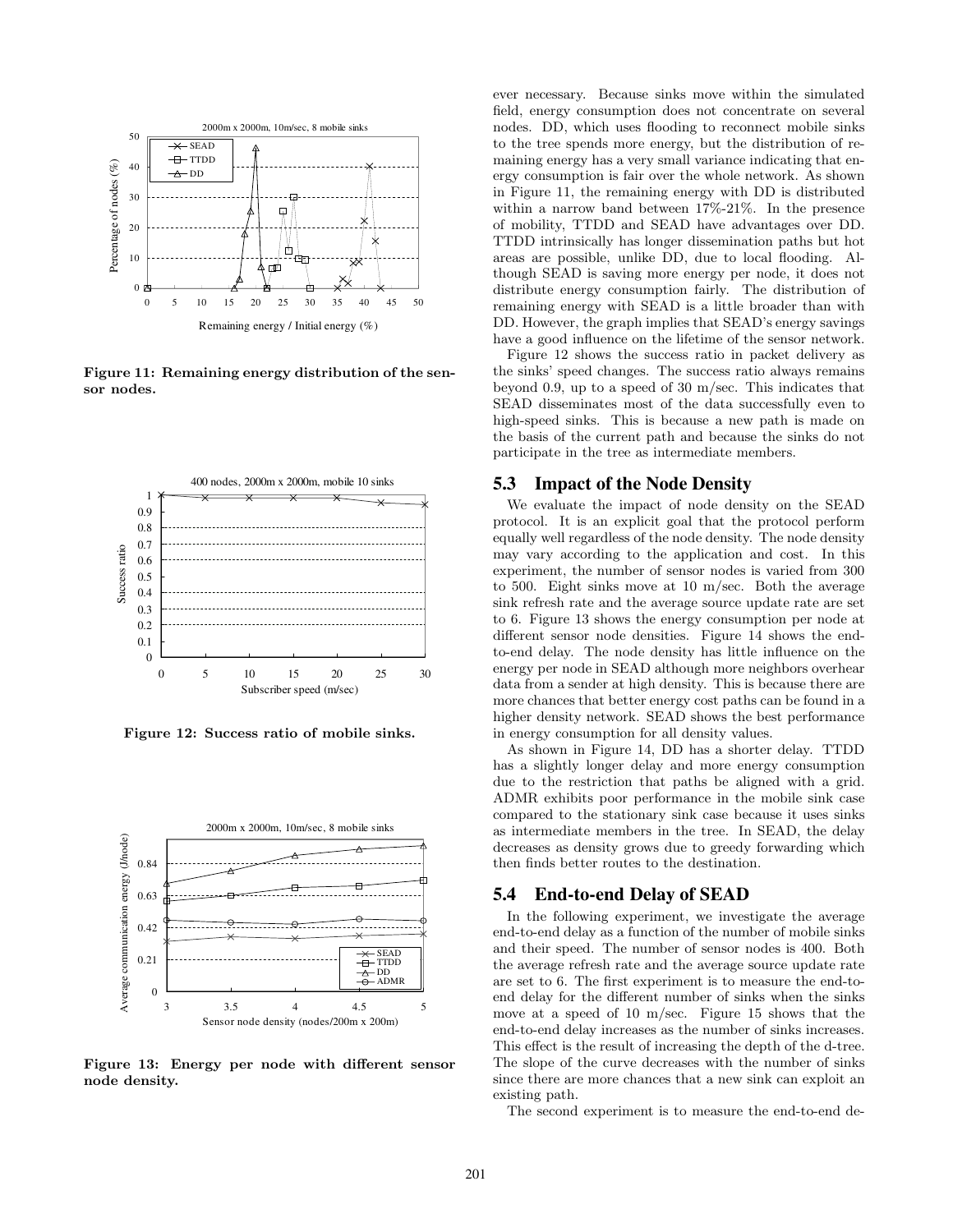

Figure 14: Average delay with different sensor node density.



Figure 15: Average delay with different number of sinks.



Figure 16: Average delay with different sink speeds.

lay at different sink speeds. The number of sinks is set to 8. Figure 16 shows that the end-to-end delay increases as the sink speed increases. The slope of the curve decreases with sink speed because a new lower delay path is built more often at higher speeds. The delay experiments show that SEAD performs competitively with existing protocols such as TTDD, but does not outperform all others as it does with energy consumption. SEAD is a protocol to minimize energy. Hence, its delay is longer than that of other approaches that focus more on delay minimization. SEAD is most useful for applications with less strict delay requirements, compared to their energy needs. We believe that this is the case with most sensor network applications, since a primary concern of sensor networks is to prolong lifetime. A few tens of milliseconds increase in average delay seems like an acceptable price to pay for such lifetime savings.

## **6. RELATED WORK**

Wireless sensor networks have unique characteristics that generic wireless networks do not have. The number of sensor nodes may be orders of magnitude higher than the number of nodes in generic wireless networks. The node density is also much higher. Global identification-based addressing requires a large amount of overhead. Hence, stationary sensor node addresses are based on geographic location rather than a global identification number. Sensor nodes are unattended and thus limited resources cannot be replenished. For these reasons, traditional networking paradigms are not directly applicable to this scenario. There has been a lot of work in recent years to develop new paradigms and services for sensor networks, including several efforts on data dissemination taking into account the unique features of sensor networks.

The data placement heuristic in [2] presents an asynchronous multicast scheme for stationary sinks. It assumes that the number of stationary sensor nodes is ideally infinite so that an arbitrary location in the network always has a sensor node. It builds the tree by connecting specific locations obtained from a heuristic equation. If there is no node in the computed location, performance degradation occurs. SEAD finds actual sensor nodes for the optimal d-tree without deciding on a location beforehand. Thus SEAD performs well regardless of its node density as shown in Section 5. Another main difference is that the data placement heuristic of [2] does not deal with mobile sinks. It uses the stationary sinks as intermediate members of the tree and would cause too frequent reconfiguration of the tree if sinks were mobile.

Directed diffusion is a data-centric communication paradigm specifically designed for sensor networks [15]. Subscribers use flooding to spread interests to the sensor network. Sensors matching the interest send their data to the sinks along multiple paths initially, and then gradually reinforce better paths. Another dissemination protocol, SAFE [17] uses flooding that is geographically limited to forward the query to nodes along the direction of the source. SAFE uses geographically limited flooding to find the gate connecting itself to the tree. Directed diffusion and SAFE are most effective in small-to-medium size sensor networks. However, in a very large network, the initial sensor flooding may consume too much energy. The d-tree would be frequently reconstructed due to mobile sinks.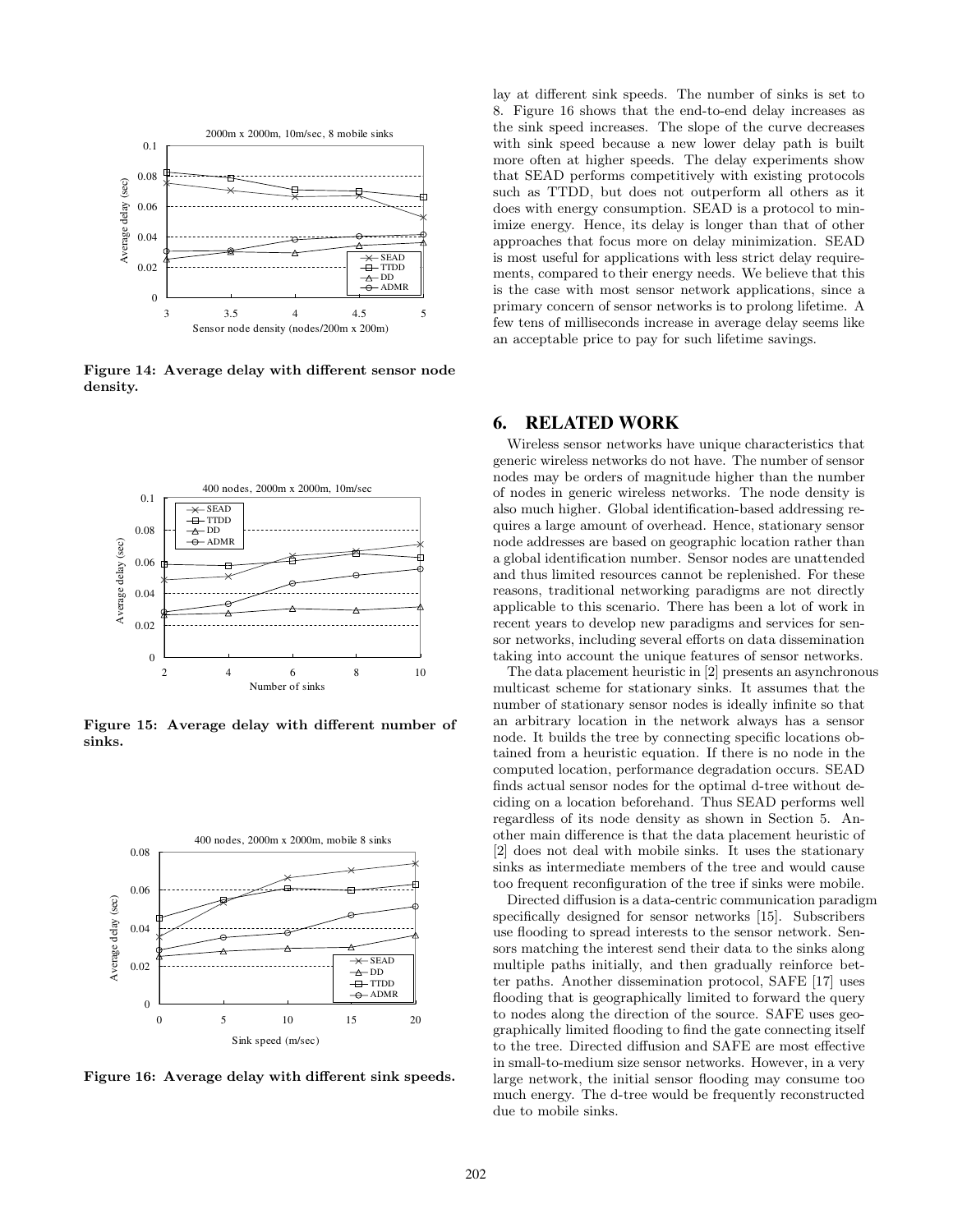In order to reduce energy consumption, TTDD has been proposed. TTDD [25] exploits local flooding within a local cell of a grid which sources build proactively. Each source disseminates data along the nodes on the grid line to the sinks. It does not optimize the path from the source to the sinks. When a sensor communicates with a sink, the restriction of grid structure may multiply the length of a straight-line path by  $\sqrt{2}$ . This approach therefore incurs more energy and longer delays. In TTDD, the mobile sink renews its entire path to the dissemination point whenever it moves out of range in the local cell. Frequent renewal of the entire path to the sink may increase energy consumption and the connection loss ratio. Besides, TTDD's performance depends mainly upon its cell size. If the cell size is large, the local flooding increases energy consumption and the path between the source and the sink is longer. On the other hand, if the cell size is small, it costs much energy to build the grid and causes mobile sinks to frequently change cells.

SEAD differs from the aforementioned efforts in four fundamental ways. First, SEAD exploits a recursive algorithm that explicitly searches for the minimum energy dissemination path. Second, SEAD saves energy in managing mobile sinks. The sinks do not report their current locations to the tree. The entire path to the tree is not renewed when sinks move out of range. Third, SEAD takes into account end-toend (source-to-sink) delay. It strikes an adjustable balance between minimum-energy dissemination and bounding the delay from the source to the mobile sinks. Another difference is that the performance of SEAD is not swayed by the node density of the sensor network. SEAD uses neither flooding nor limited flooding to construct the d-tree.

To conserve communication energy in sensor networks, some papers have discussed data aggregation of multiple sources or energy-aware routing between a sensor and a single sink. Data aggregation [22, 19] helps to reduce the amount of data transmitted from multiple sensor nodes to a sink. A leading sensor node combines one or more data packets from different sensor readings and sends the result to the sink. These in-network aggregation schemes can be used at the source in SEAD, and hence nicely complement our work. Bonfils [3] proposed a data gathering algorithm where a sink efficiently gathers data from many sources. This work places operators in the optimal positions for in-network query processing. It is different from ours in that we focus on dissemination from one source to many sinks, but it focused on gathering from many sources to a single sink. It does not take into account mobility.

In wireless ad hoc networks, the ShopParent algorithm [14] is the latest work of publish/subscribe tree construction. This greedy algorithm builds the tree in a distributed fashion and uses a spanning tree. Its model assumes that the tree includes every node in the network so that the nearest node becomes easier to search. However, like other ad hoc network studies, its model is not suitable for sensor networks with a large number of nodes in a vast field. Shop-Parent is different from SEAD in that it does not consider sink mobility. As a location-aware multicast algorithm in ad hoc networks, LGS [5] constructs the Steiner tree under the Takahashi-Matsuyama heuristics [24] using link costs as distances between nodes. When building an LGS tree, the connected sink selects the nearest sink, using location information received from every other sink. SEAD differs from LGS in that the location of sinks and junction nodes in the tree are not known a priori. SEAD searches for an optimal junction node among sensor nodes. Besides, SEAD does not connect a sink to another sink because the sink is mobile and tends to fail under hostile environments in sensor networks. Geocasting [18], another location-aware multicast, delivers data to a set of nodes within a specified geographical area. It is different from general multicast in that all receivers are geographically close.

SEAD is different from Internet content distribution networks [20, 23] in that SEAD is designed for wireless sensor networks with mobile sinks and makes use of geographic information to minimize energy that is the most crucial resource of the network. The d-tree is determined by both the update rate and the geographic distance to minimize the energy consumed for communication while meeting approximate end-to-end delay constraints.

## **7. CONCLUSIONS**

In this paper, we described SEAD, a scalable energyefficient asynchronous dissemination protocol for sending data to mobile sinks in sensor networks. It saves energy consumption in both building the d-tree and maintaining linkage to mobile sinks. SEAD strikes a balance between end-to-end delay and power consumption that favors power savings over delay minimization. The argument in favor of this approach is that energy consumption directly affects system lifetime, which has tangible economic implications. The algorithm exploits several energy-minimizing tactics. For example, it uses a stationary sensor node on behalf of the mobile sink as an end-point in the d-tree. Mobile nodes are never used to forward data to other nodes to minimize tree reconfiguration. When the sink joins the tree, the Steiner tree is built recursively so that the length of the additional branch and the data-delivering rate are minimized. Instead of flooding for joining the tree, SEAD finds the minimal cost entry to the tree for the sink using unicast. Simulations results have shown that SEAD consequently conserves the battery energy of the sensor node efficiently while delivering data without interruption to mobile sinks. The performance of SEAD is found insensitive to changes in node density. Future work of the authors will include implementing SEAD on a current sensor network prototype and exploring the design trade-offs that arise in a practical setting.

# **8. ACKNOWLEDGMENTS**

This work is supported in part by Brain Korea 21 (BK-21), DARPA NEST grant F33615-01-C-1905, MURI grant N00014-01-1-0576, and NSF grant CCR-0208769.

#### **9. REFERENCES**

- [1] J. Albowicz, A. Chen, and L. Zhang. Recursive position estimation in sensor networks. In *Proceedings of IEEE Internation Conference on Network Protocols(ICNP'01)*, pages 35–41, November 2001.
- [2] S. Bhattacharya, H. Kim, S. Prabh, and T. Abdelzaher. Energy-conserving data placement and asynchronous multicast in wireless sensor networks. In *Proceedings on Mobile Systems, Applications, and Services (MobiSys)*, pages 173–186, May 2003.
- [3] B. Bonfils and P. Bonnet. Adaptive and decentralized operator placement for in-network query processing.